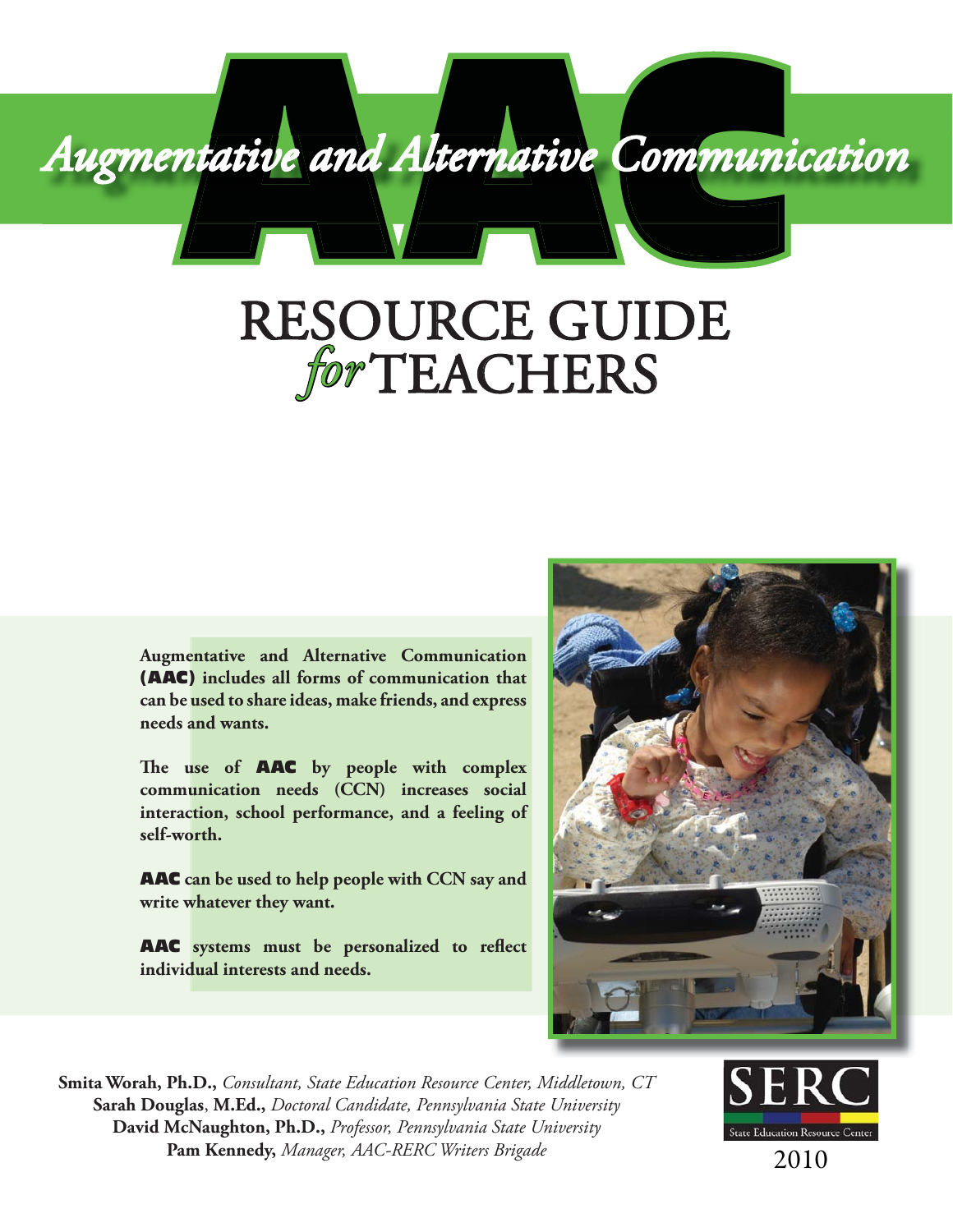## AAC? What is

**For some students with autism, cerebral palsy, Down syndrome, and**  other disabilities, speech may not fulfill all of their communication **needs. For these students with complex communication needs (CCN), the use of Augmentative and Alternative Communication**  (AAC) can have important benefits (Blackstone, 1993, 2008, 2009). There are a wide range of AAC techniques available, including:

- **Picture, symbol, alphabet, and word boards**
- **Signs and gestures**
- **Speech-generating devices**
- **(including specialized computer systems)**

**As with any assistive technology used in a classroom, teachers**  will need to know how to help their students use AAC effectively and efficiently. This guide provides an introduction to the ways **students can use AAC to participate in classroom activities. It also describes the variety of resources available to Connecticut teachers**  working with students who would benefit from the use of AAC.

The use of AAC systems can support **participation for students at any age in a wide range of academic and social activities (Beukelman & Mirenda, 1998).** 

**One place Connecticut educators and families can turn to for support is the State Education**  Resource Center (SERC), a nonprofit agency **funded primarily by the Connecticut State Department of Education. SERC provides professional development and information dissemination in the latest research and best practices to educators, service providers, and families throughout the state, as well as job-embedded technical assistance and training within schools, programs, and districts. One of the topics for which SERC provides statewide training and on-site technical assistance is AAC. SERC is also conducting AAC research and developing AAC resources, both in print and on the Web, for educators and related service professionals. See the back page for contact information for SERC and other Connecticut resources.**



The Picture Communication Symbols ©1981–2009 by Mayer-Johnson LLC. All Rights Reserved Worldwide.<br>Used with permission. Boardmaker\* is a trademark of Mayer-Johnson LLC. All Rights Reserved Worldwide. Ine Picture Communication Symbols ©1981–2009 by Mayer-Johnson LLC.<br>Used with permission. Boardmaker® is a trademark of Mayer-Johnson LLC.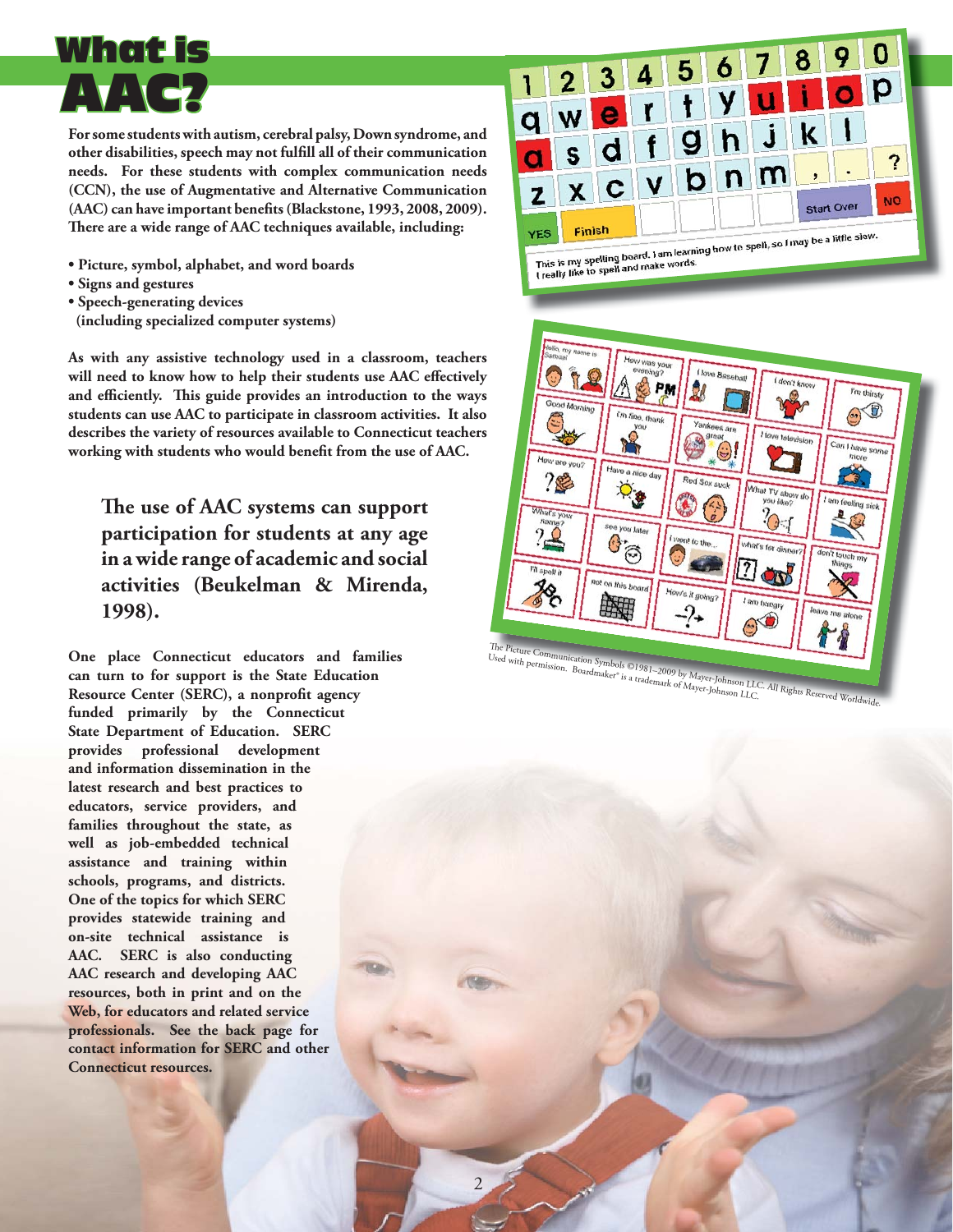

**In order to participate in classroom activities, students need a way to ask and answer questions, provide information, interact with**  peers, and communicate. If a student has difficulty using speech, the student's individualized education program (IEP) team should **consider the use of AAC to support communication. Even students who use limited speech might also use AAC systems to clarify their message when their speech is not understood. It is important that students with complex communication needs have an opportunity, as other students do, to communicate and to participate in a wide range of activities at school.** 



From GOOD NIGHT, GORILLA by Peggy Rathmann, copyright (c) 1994 Peggy Rathmann. Used by permission of G.P. Putnam's Sons, A Division of Penguin Young Readers Group,<br>a Member of Penguin Group (USA) Inc., 345 Hudson Street, N

**Children who have CCN can start using AAC from a very early age. Storybooks can be programmed onto communication devices to help them read and talk about the book. More examples of how to support communication with young children are available at:**

**<http://aackids.psu.edu>**

**Other students may have very little speech and use their AAC system for much of their communication:**

Sara's story

**Sara is a young woman studying rehabilitation services at college. She has cerebral palsy and uses a DynaVox Vmax (speech-generating communication device) to communicate, and also to write. Music is one of Sara's passions -- she has performed using her AAC system at cultural, sporting, and political events.** 

**To view a video clip of Sara, go to: [http://www.dynavoxtech.com/success/](http://www.dynavoxtech.com/success/cerebral-palsy/details.aspx?id=75) cerebral-palsy/details.aspx?id=75**

**To learn more about Sara's musical talent, visit her Web site at: <http://www.sara-sings.com/index.htm>**





People use different ways to communicate, including **speech, facial expressions, and gestures. For students with CCN, a wide variety of AAC techniques are available to support communication (Beukelman & Mirenda, 1998).**  Most people use a range of techniques to meet different **needs at diff erent times. For example, while waving hello is an appropriate greeting, individuals with CCN will**  need access to more specific vocabulary (perhaps using **a word board or speech-generating device) to participate in a science class.**

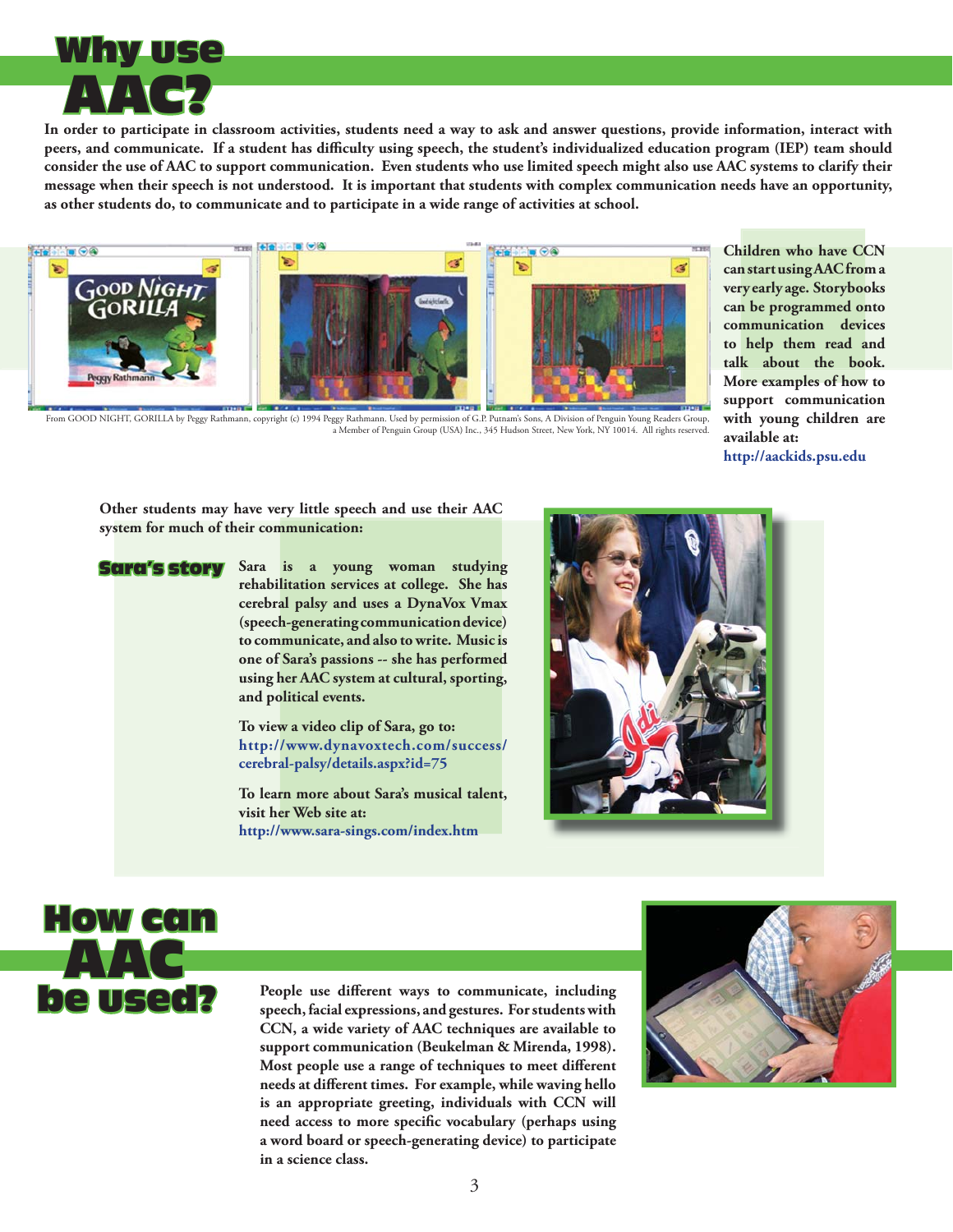

### How can AAC be used? (cont.)

### Picture, symbol, alphabet, and word boards

The use of communication boards with pictures, symbols, the alphabet, and words **can provide access to the vocabulary needed for students with CCN to participate in**  school, at home, and in the community. There is an assortment of computer software **available to help create picture and symbol boards. Below is an example of a picture display developed to support a student's participation in a discussion on plants.** 



The Picture Communication Symbols ©1981–2009 by Mayer-Johnson LLC. Used with permission. Boardmaker® is a trademark of Mayer-Johnson LLC.

**Notice that this communication board not only provides a way for the student to answer questions, it also includes vocabulary to form questions. In developing a communication display, the goal is to provide students who have CCN with access to the vocabulary used by their speaking peers.**

**Learning to read and write is especially important for children with CCN. Many people who use AAC make use of the alphabet to help clarify a spoken message (i.e., they make use of their speech and then spell a word if it is not understood),**  and they also make use of writing to prepare longer messages that may be difficult to speak aloud. For these individuals, their communication boards may include a combination of frequently used words as well as an alphabet to spell words "on the fly."

| ı                           | Me               | To                   | A            | All  | That      | The         | These        | Am           | Every | Some Please |              | Bag                  | r              | $\overline{c}$ | 3          |
|-----------------------------|------------------|----------------------|--------------|------|-----------|-------------|--------------|--------------|-------|-------------|--------------|----------------------|----------------|----------------|------------|
| It                          | We               | Am                   | Are          | Be   | Call      | Come Eat    |              | About        | And   | At          | Thank<br>vou | <b>Book</b>          | $\overline{4}$ | 5              | 6          |
| He                          | Him              | Can                  | Could        | Feel | Find      | Get         | <b>Drink</b> | Be-<br>cause | But   | By          | Good         | <b>Bus</b>           | 7              | 8              | 9          |
| She                         | Her              | Did                  | Do           | Help | Hurt      | Know        | Give         | <b>Down</b>  | For   | From        | Cold         | Food                 | Sun            | $\mathbf{0}$   | \$         |
|                             | <b>They Them</b> | Had                  | Has          | Love | Make      | <b>Move</b> | See          | lf           | In    | Off         | More         | <b>Drink</b>         | Mon            | Tue            | Wed        |
| You                         | Your             | Have                 | Is           | Need | Put       | Read        | -ed          | Or           | Over  |             | Then Really  | TV                   | Thur           | Fri            | Sat        |
| Don't                       | Not              | Was                  | Were         | Say  | Tell      | Think       | $-$ ing      | Up           | With  |             | Very         | Whee<br>chair        | Day            | Time           | Now        |
| Can't                       | Won't            | Will                 | Would        | Use  | Want Work |             | $-8$         | Opposite     |       | For<br>ward | Left         | Un<br>comfo<br>table | <b>Hrs</b>     |                | Mins Today |
|                             | What Mhere Who   |                      | Which<br>one | qu   | w         |             |              |              |       | u           |              | o                    |                | space rrow     | Tomo       |
| When.                       | How              | Why                  |              | a    | ś         |             |              |              |       |             |              |                      |                | delete rday    | Yeste      |
| Ask me yes/<br>no questions |                  | <b>Start</b><br>over | <b>YES</b>   | z    | x         |             |              |              |       |             |              |                      | 2              | <b>NO</b>      | Finish     |

**As children who use AAC learn to read and write, they should have access to frequently used words. With the alphabet, they can spell the words they want. Supports for teaching students with CCN how to read and write are available at [http://aacliteracy.psu.edu.](http://aacliteracy.psu.edu)**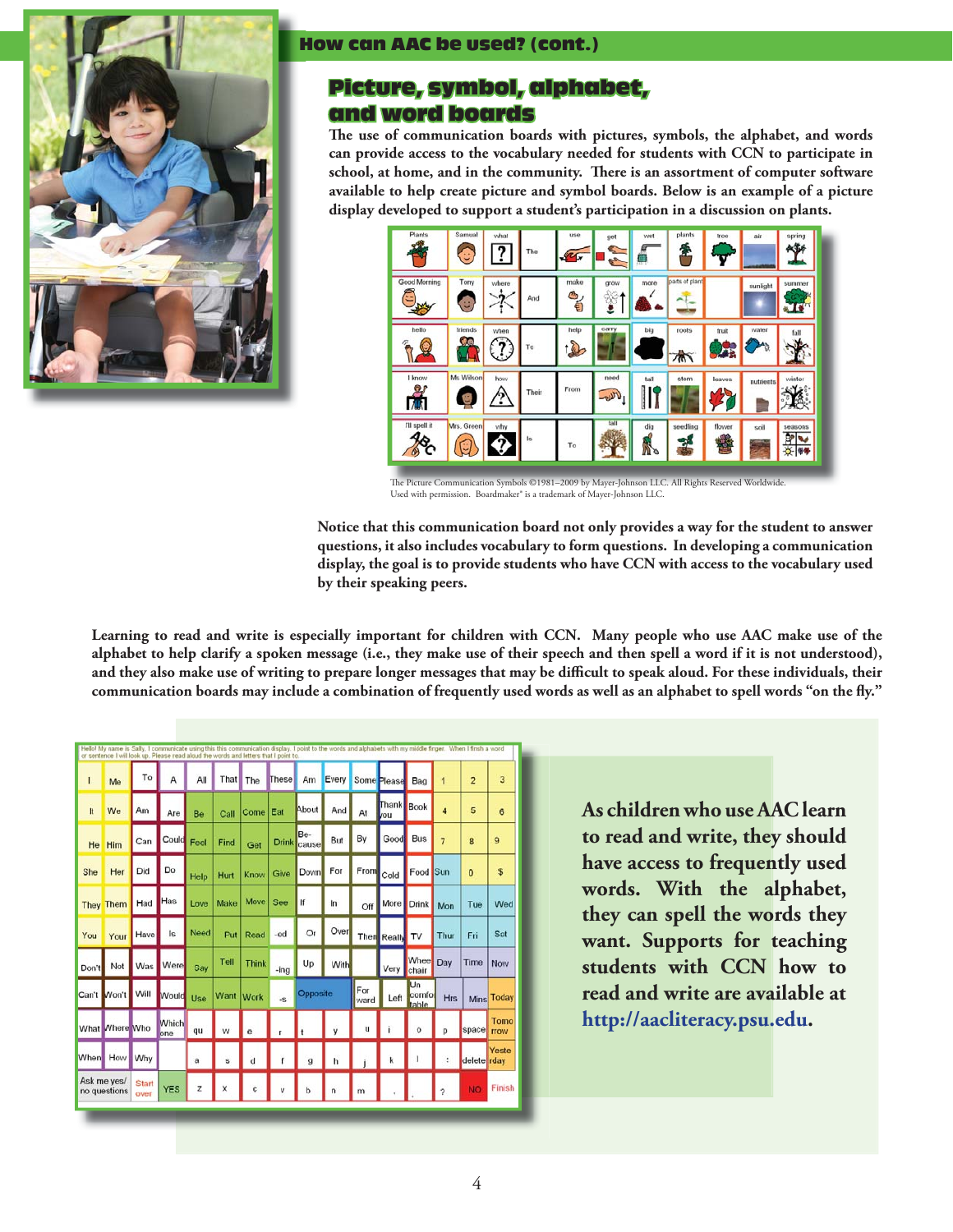

### Signs and gestures

The use of signs and gestures allows students with CCN to quickly express **frequently used words (e.g., yes, no, who, what, when, why, where, please, thank you). Some individuals may learn to make use of a large number of signs, while others may use a smaller number of signs in combination with other AAC techniques.**

**For individuals who are beginning communicators and who are just starting**  to learn how their own behavior can influence the behavior of others, it is **especially important that the teacher provides appropriate opportunities for communication, and recognizes and encourages a student's communication** 

attempts. In these situations, it may be appropriate for the teacher to offer choices

**of actual physical objects and to encourage the individual with CCN to point toward the desired item. A speech and language pathologist can assist in developing communication opportunities for beginning communicators. More information on working with beginning communicators is available at [http://aackids.psu.edu.](http://aackids.psu.edu)**



The Picture Communication Symbols ©1981–2009 by Mayer-Johnson LLC.<br>All Rights Reserved Worldwide. U<mark>sed with permission. Boardmaker® is a</mark> trademark of Mayer-Johnson LLC.

### Speech-generating devices

### Carr's story

**Carr is an 8-year-old boy with Down syndrome who is fully included in a general education classroom. He uses a DynaVox V AAC system to communicate and participate in the general education curriculum. His teachers and parents have noticed that in addition to improving academically, Carr is happier and more involved in school since he has learned to communicate using his AAC system. To view a video clip of Carr, go to:** 

**[http://www.dynavoxtech.com/success/developmental/](http://www.dynavoxtech.com/success/developmental/details.aspx?id=81) details.aspx?id=81.**

There are many varieties of AAC devices available as communication supports. The availability of "speech" from a device is often very **motivating to a student with CCN, and is especially useful for communicating in a group or with partners who are not familiar with other methods of AAC.**

These devices typically contain both pre-programmed vocabulary as well as vocabulary important to that particular student (e.g., **names of family members, vocabulary needed for school activities, etc.) that has been programmed into the device by an adult who knows the student well. Some devices speak the programmed vocabulary aloud using synthesized speech, while others make use of "digitized" speech or short recordings of human voices.**

Pictures, symbols, letters, and words can be represented and organized in many different ways according to the user.

**Students also can operate AAC devices in a number of ways. In addition to touching a keyboard or screen, students can use their eyes**  to control a device with "eye-tracking" technology. They can also use switches to scan pictures, words, and letters on an AAC device or a computer. An occupational therapist can help identify the most effective way in which people with severe physical disabilities can **operate AAC technology.** 



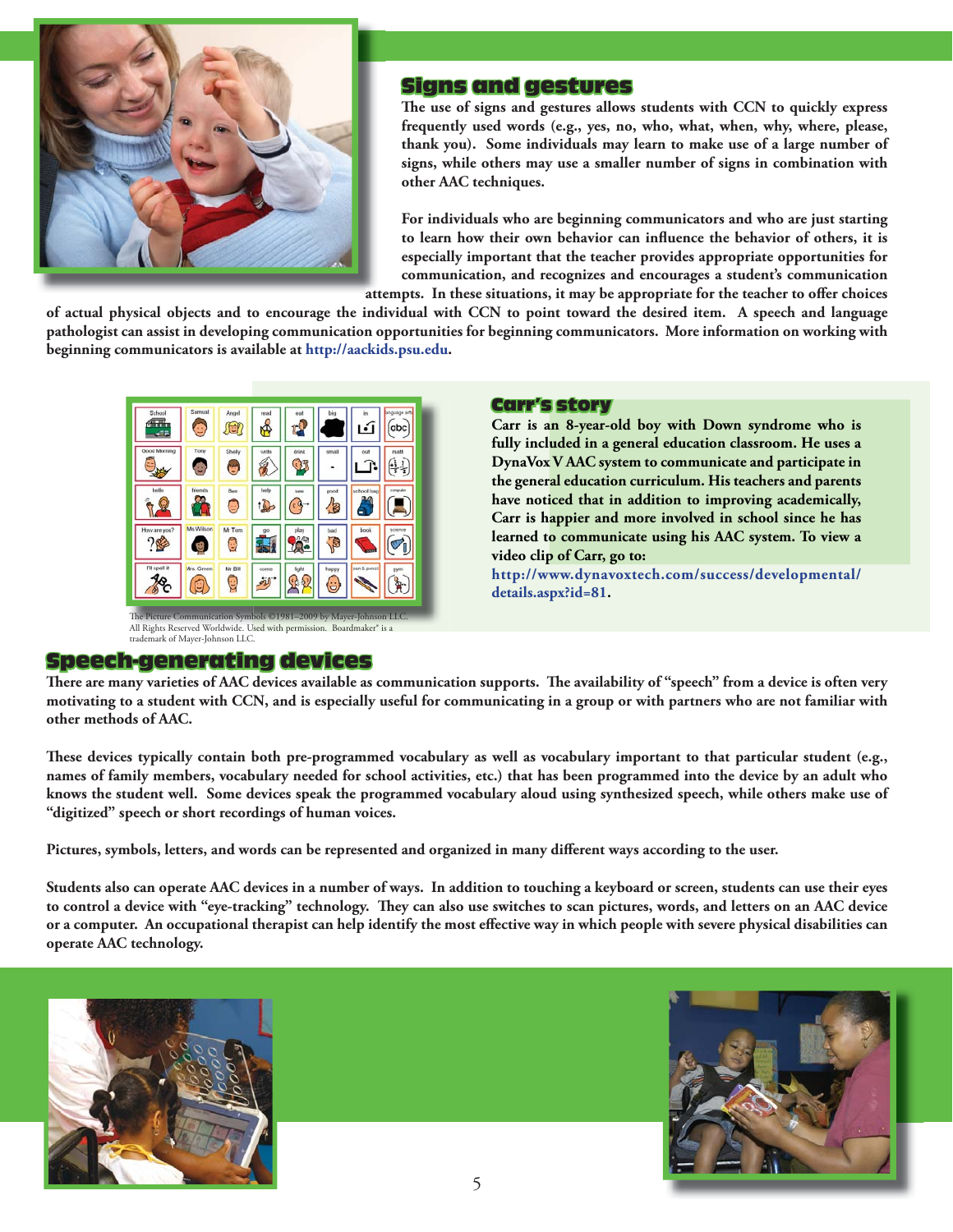### **Strategies for General Education Teachers Serving Students with CCN**



**Children who use AAC have needs similar to the needs of other students in the classroom.**  They require educational programs that are **rigorous and relevant and that promote positive relationships.** 

### Communication Partner Strategies

**Communication is a two-way process that depends on both partners. For children with CCN, teachers and paraeducators may play special roles in successful communication. Useful strategies to promote communication include:**

| <b>Strategy</b>                                 | <b>Rationale</b>                                                                                                                               | <b>Example(s)</b>                                                                                                                                                                                                                            |
|-------------------------------------------------|------------------------------------------------------------------------------------------------------------------------------------------------|----------------------------------------------------------------------------------------------------------------------------------------------------------------------------------------------------------------------------------------------|
| <b>Provide access to AAC</b>                    | In order to learn effective communication<br>skills, and to participate, children with<br>CCN must have ongoing access to their<br>AAC system. | Whenever a child has an opportunity to communicate,<br>make sure the child has access to AAC, and that<br>appropriate vocabulary is available. See an example at:<br>http://www.dynavoxtech.com/success/developmental/<br>details.aspx?id=81 |
| <b>Develop motivating</b><br><i>activities</i>  | Children are more likely to communicate<br>and participate when activities are<br>motivating.                                                  | Children love books. Shared reading activities are a great<br>time to develop reading and communication skills.<br>See an example at:<br>http://aacliteracy.psu.edu/StudentSuccess.html#Jackson                                              |
| Provide many<br>opportunities to<br>communicate | Frequent opportunities help children<br>learn to communicate in diverse settings<br>with a multitude of partners.                              | Participation in a general education curriculum provides<br>many challenges, but also includes many communication<br>opportunities. See an example at:<br>http://www.prentrom.com/heroes/joeycerrito                                         |
| Wait for a response                             | Children who use AAC may require more<br>wait time to prepare a response.                                                                      | Providing an appropriate pace supports student<br>involvement. See an example at:<br>http://aacliteracy.psu.edu/StudentSuccess.html#Gareth                                                                                                   |
| <b>Respond to</b><br>communication<br>attempts  | Our responses to children's<br>communication attempts help them<br>understand that communication is a<br>powerful tool.                        | By recognizing and acknowledging all the different<br>ways that a child communicates, partners support the<br>development of new skills. See an example at:<br>http://aacliteracy.psu.edu/SightWord.html<br>(scroll to the video).           |

6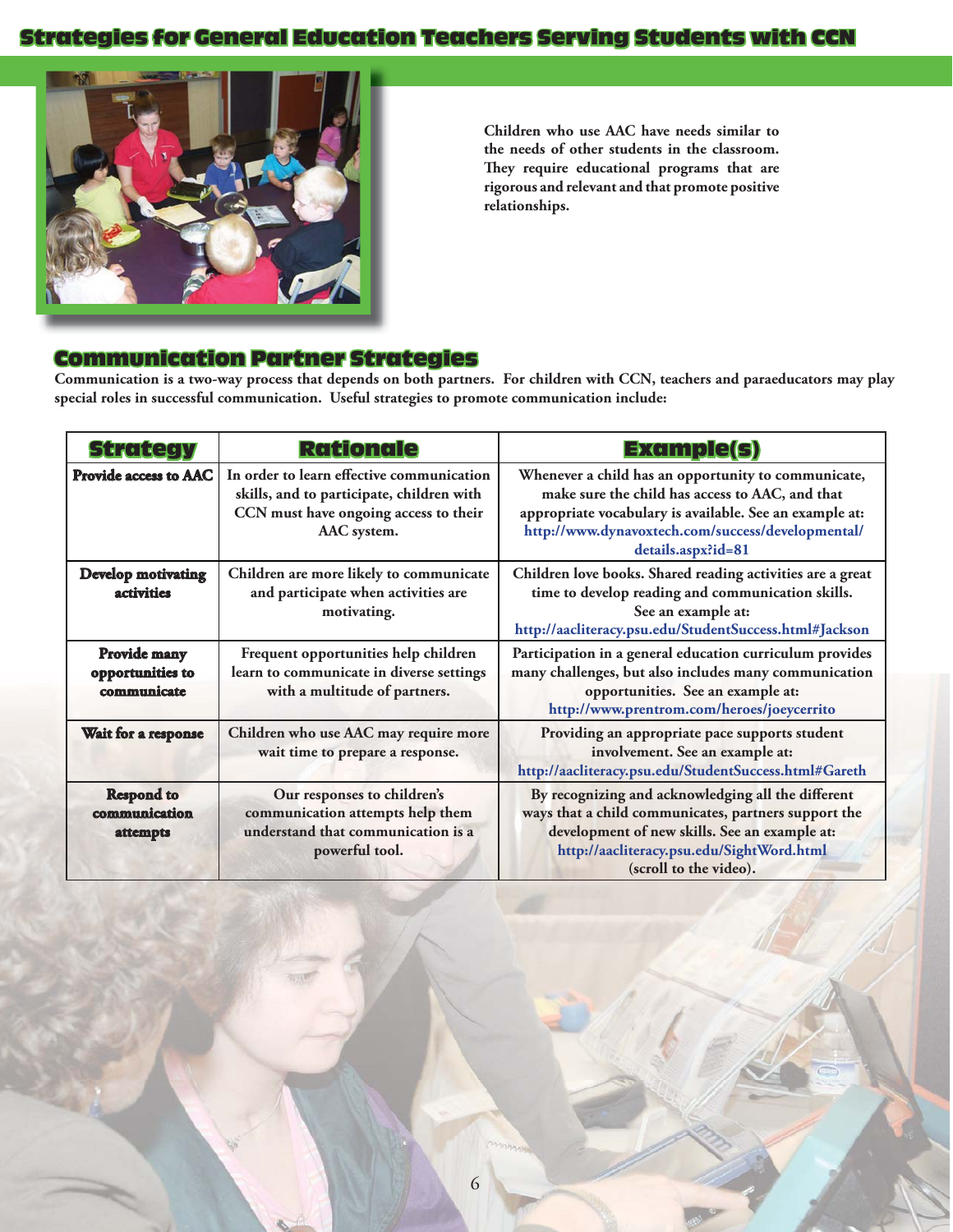### Frequently Asked Questions



#### **I want my student to communicate using speech. Does using AAC discourage the development of speech?**

No, studies have shown that the use of AAC actually improves speech development for children who are able to physically produce speech (Millar, Light, & Schlosser, 2006). In addition, AAC improves language development.

### My student can speak, but she is often difficult for others to understand. Is AAC still an **option for her?**

While AAC can be used by children who cannot speak at all, it can be used also by those who do speak but who have difficulty being understood. For example, someone might use an AAC system to clarify something she has tried to convey verbally.

**Does my student need to demonstrate certain skills before he can be a candidate for AAC?** No, anyone can use AAC. Just as typical children are provided with speech models, children who require AAC need models of AAC to become competent communicators. Children who demonstrate intentional communication may make more rapid progress with an AAC system, but all children who require AAC technology should have access to AAC.

#### **My student just got a new computer-based AAC system. Should I encourage her to communicate using just this system?**

Students should have access to their AAC systems at all times, but they should be encouraged to use whatever means are appropriate to communicate their messages. This may mean using sign language, gestures, or paper-based systems in addition to more complex systems. Each individual should be encouraged to have a multimodal communication system.

#### **My student just began using AAC. How many new symbols should I present at once?**

This will vary for each person, but children should have access to more symbols than they will use at any one time. Typically developing children are exposed to language that they might not use right way. It should be the same for children using AAC. They should be provided with the opportunity to use new vocabulary regularly.

### Selected WEB Resources

AAC Institute: The AAC institute is a not-for-profit organization dedicated to effective communication for people who rely on augmentative and alternative communication. **<http://www.aacinstitute.org>**

AAC-RERC: The Augmentative and Alternative Communication Rehabilitation Engineering Research Center functions as a collaborative research group dedicated to the development of effective AAC technology. This Web site includes a variety of research-based information, including handouts of presentations and webcasts. **<http://aac-rerc.psu.edu>**

ACOLUG: The Augmentative Communication On-Line Users' Group is an Internet LISTSERV list that allows users of augmentative communication and their families to communicate with one other and with professionals who are interested in augmentative communication.

**<http://www.temple.edu/instituteondisabilities/programs/aac/acolug>**

AT/AAC enABLES: This Web site demonstrates how assistive technology and AAC enable individuals with disabilities to participate in all aspects of life. **<http://depts.washington.edu/enables/index.htm>**

Augmentative Communication Inc.: The ACI is a Web site that supports two newsletters: "Augmentative Communication News" and "Alternatively Speaking." **<http://www.augcominc.com/newsletters>**

**Early intervention for young children with autism, cerebral palsy, Down syndrome and other disabilities:**  This Web site provides guidelines for early intervention to maximize the language and communication development of young children with special needs. **<http://aackids.psu.edu>**

**International Society for Augmentative and Alternative Communication (ISAAC):** ISAAC works to improve the life of every child and adult with CCN. **<http://www.isaac-online.org/en/home.shtml>**

**Literacy instruction for individuals with autism, cerebral palsy, Down syndrome and other disabilities:** This Web site provides guidelines for teaching literacy skills to learners with special needs, especially learners with CCN. **<http://aacliteracy.psu.edu>**